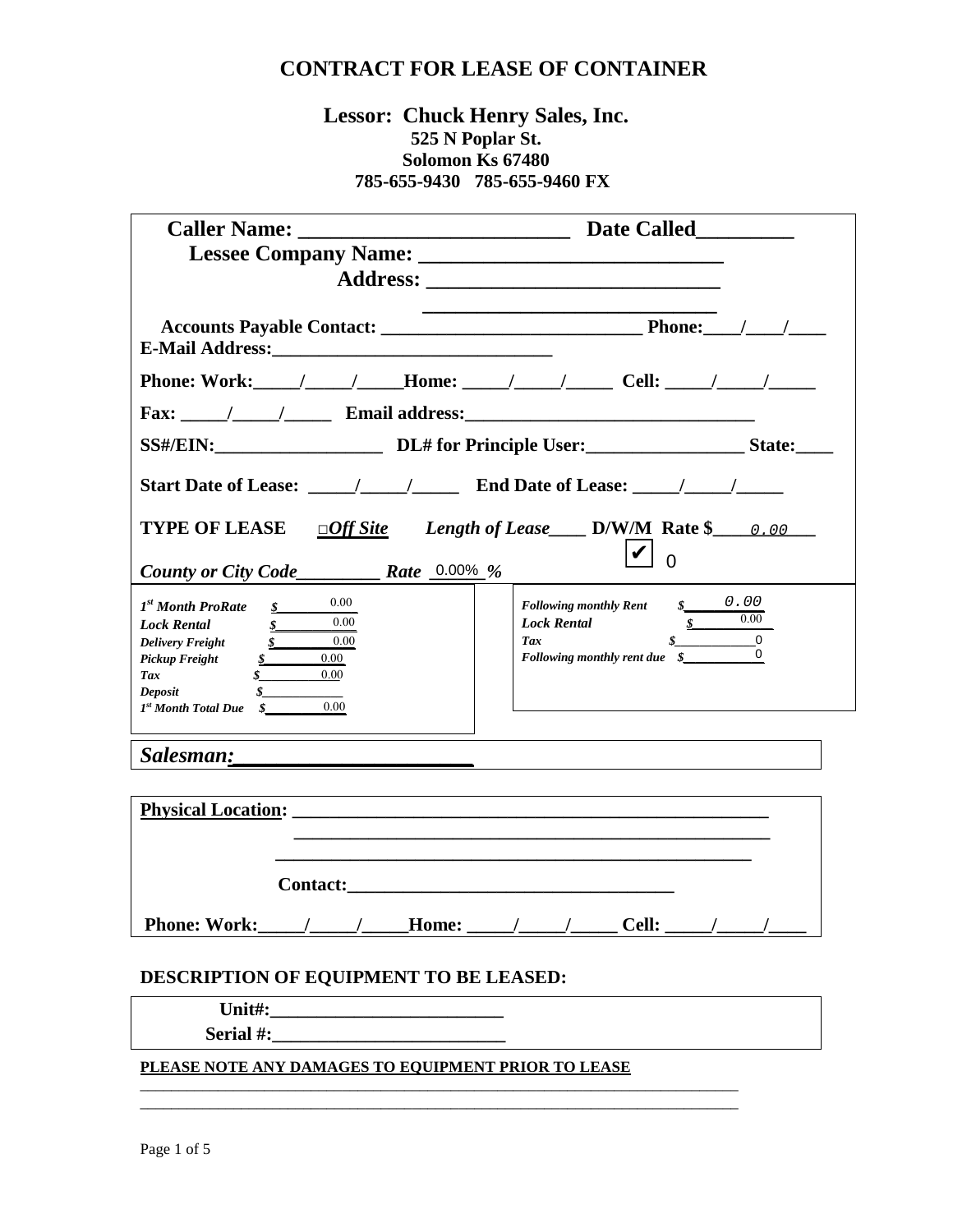# **CONTRACT FOR LEASE OF CONTAINER TERMS OF LEASE:**

#### RENT; TERM; FEES AND CHARGES.

 $X$  Rent due on First Day of the Month. Occupant's right to store property in the Unit shall begin on the date listed above ("Move-In Date") and continue through the end of the first calendar month. Thereafter, the term of this Rental Agreement shall continue on a month-to-month basis from the first day of each month until the first day of the subsequent month unless terminated as provided herein. Occupant agrees to pay at the signing of this Rental Agreement as rent for the initial term  $\frac{\sqrt{6}}{2}$  0.00 (plus tax), which is that portion of the Monthly Rent identified as 1<sup>st</sup> Month Pro Rate above prorated for the number of days remaining in the first calendar month. Thereafter, Occupant agrees to pay the Operator as Monthly Rent, without demand, invoice, setoff or deduction, the amount of Monthly Rent  $\frac{\partial .00}{\partial x}$  (plus tax) on or before the first day of each calendar month.

- a. No refunds of Monthly Rent will be made for any reason.
- b. Occupant also agrees to pay the Monthly Late Charge of \$5.00 or 18% in the event Occupant's Monthly Rent is not paid within five (5) days after the date on which it is due. An Insufficient Funds fee of \$30.00 (bad check or credit/debit card). In addition to the foregoing, Occupant agrees to pay a One-Time Administration Fee \$50.00 and Foreclosure Fee of \$200.00 in the event of a foreclosure.

LIMITS ON USE. Lessee will use the Unit only to store Lessee's personal property. Lessee will not conduct any business in or at the Unit; allow any animal or human to live in the Unit; engage in any activities in the Unit, in Lessor's sole discretion, pose an unreasonable risk of harm to person or property; or make or create any waste. Lessee will not store, generate, use or dispose of in the Unit any Hazardous Substance (which, as used herein, shall mean any substance which is toxic, ignitable, reactive, or corrosive and which is or becomes regulated by any local government, the State of Kansas, or the United States government; all material or substances defined as "hazardous waste," "extremely hazardous waste," or a "hazardous substance," pursuant to any applicable law; as well as, but not limited to, asbestos, polychlorinated biphenyls, and petroleum), nor shall Lessee store any perishable goods, carcasses, flammable materials, explosives or other inherently dangerous material in the Unit.

Lessee shall comply with all laws, rules, regulations and ordinances of any and all governmental authorities concerning the Unit and its use. Lessee shall neither use the Unit for the commission of any crime, store in the Unit.

LIMIT ON VALUE. Lessee agrees that the Unit is not appropriate for the storage of objects which have sentimental value to the Lessee or others, including but not limited to keepsakes, souvenirs, heirlooms, and collector's items; one-of-a-kind or unique property, including but not limited to books, records, writings, and works of art, which cannot be replaced; items for which there is no resale market readily available; and records relating to items stored in the Unit or their value. Lessee further agrees that the value of any items meeting the above description that Lessee chooses to store in the Unit in violation of this provision shall be limited to the salvage value of the item's raw materials.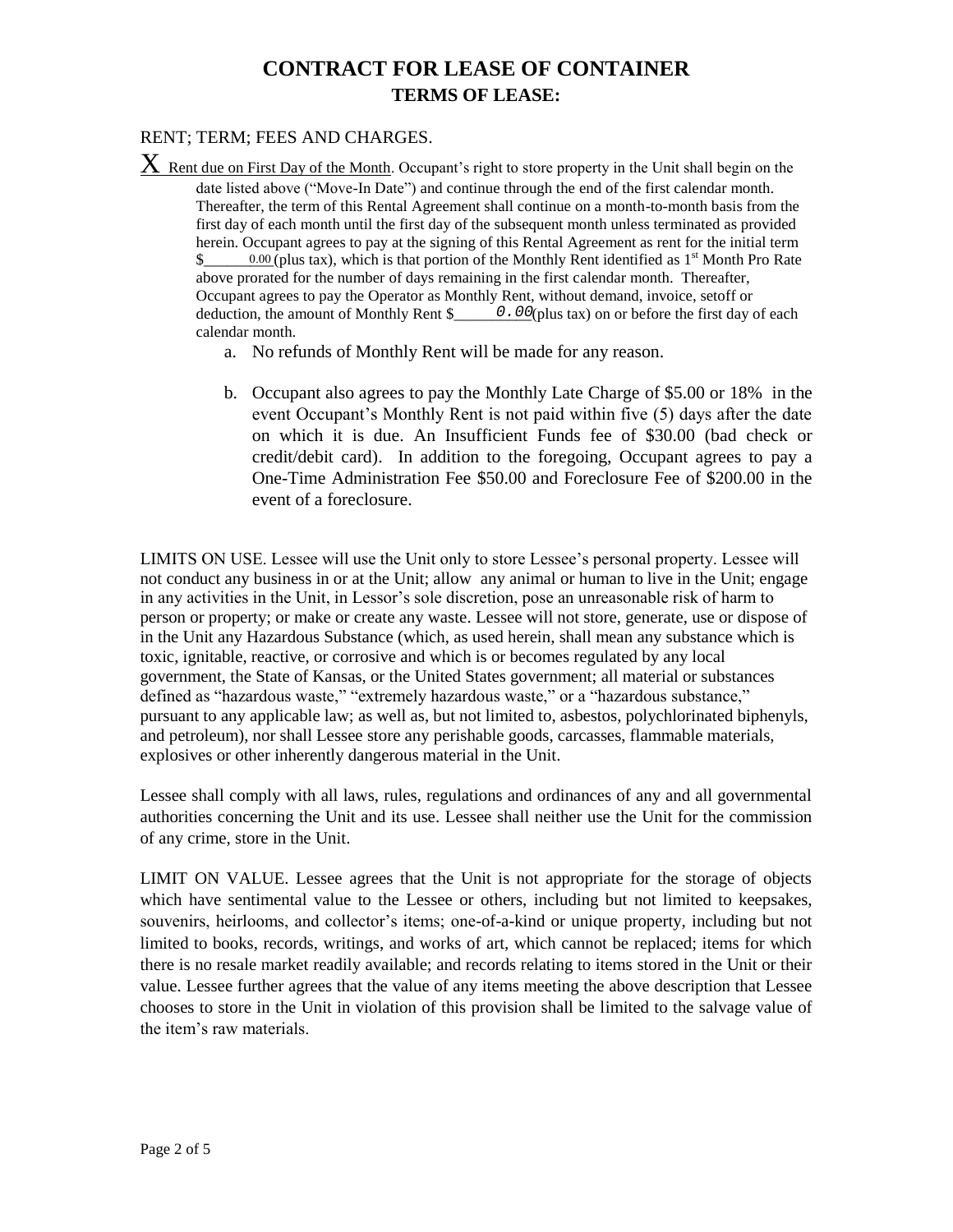INSURANCE; ASSUMPTION OF RISKS. Lessee shall be responsible for providing insurance, if any, for property stored in Lessee's Unit. Unless insured, Lessee agrees to personally assume all risk of loss to property stored in the Unit, including but not limited to damage or loss by unexplained disappearance; burglary; theft; explosion; fire; smoke; water; moisture; exposure to elements; mold and mildew, temperature variation; vandalism; vermin; insects; pests; the negligent acts or omissions of Lessor and Lessor's agents, affiliates, representatives and employees ("Lessor's Agents"); utility disruption or acts of God (collectively "Risks"). Lessee waives any right of recovery against Lessor or Lessor's Agents for the Risks, including but not limited to insured or insurable claims of Lessee, and Lessee waives insurance subrogation against Lessor's insurers, if any, for all claims covered by Lessee's insurance. This paragraph is subject to any limitations on its terms imposed by law.

LESSEE TO SECURE PROPERTY. Lessee agrees to secure the Unit with a lock of Lessee's choosing, or if the Unit is a parking space for a vehicle, to lock or secure such vehicle. Lessee shall not give any key or combination to any lock securing a Unit or vehicle to Lessor. Lessee is solely responsible for others accessing Lessee's Unit or property stored in the Unit. Lessor has no duty to restrict, limit or screen those who access the Unit.

RELEASE; INDEMNITY; LIMITATION OF LESSOR'S LIABILITY. Lessee releases Lessor and Lessor's Agents from any and all liability for loss, damage, or injury of or to property or persons in the Unit or at the Facility caused by the negligent acts or omissions of the Lessor and Lessor's Agents.

Lessee will indemnify and hold Lessor and Lessor's Agents harmless from all claims, damages, government fines, lawsuits, and the costs and expenses of defending the foregoing which relate to or arise from Lessee's use or misuse of the Unit, including but not limited to the negligent acts or omissions of Lessor, Lessor's Agents, Lessee, Lessee's agents, or any person in the at the request or invitation of Lessee ("Lessee's Guests") or Lessee's breach of any terms of this Rental Agreement. This paragraph is subject to any limitation on its terms imposed by law.

If Lessee fails to pay rent in a timely matter, you will be charged an annual 18% interest or a minimum of \$5.00 per month late fee.

Lessee shall be liable for Lessor's attorney's fees for breach of this Agreement by Lessee, whether or not litigation ensues, as well for any court costs and related costs of collection for the Lessor in any way involving this Agreement.

This Agreement shall solely and only be interpreted under the laws of the state of Kansas. Any litigation involving this agreement shall be resolved solely in the District Court of Dickinson County, Kansas or the related federal District Court for the District of Kansas. All matters involving this agreement shall be governed by Kansas law.

If Lessee falls behind more than 3 months in rent payments, Lessor reserves the right to pickup the container with the contents within said container. Contents may become the property of Lessor in the event of default and at Lessor's election be subject to disposal by Lessor. Lessee will still be responsible for any back payment, late fee's, collection fees and or any legal fees.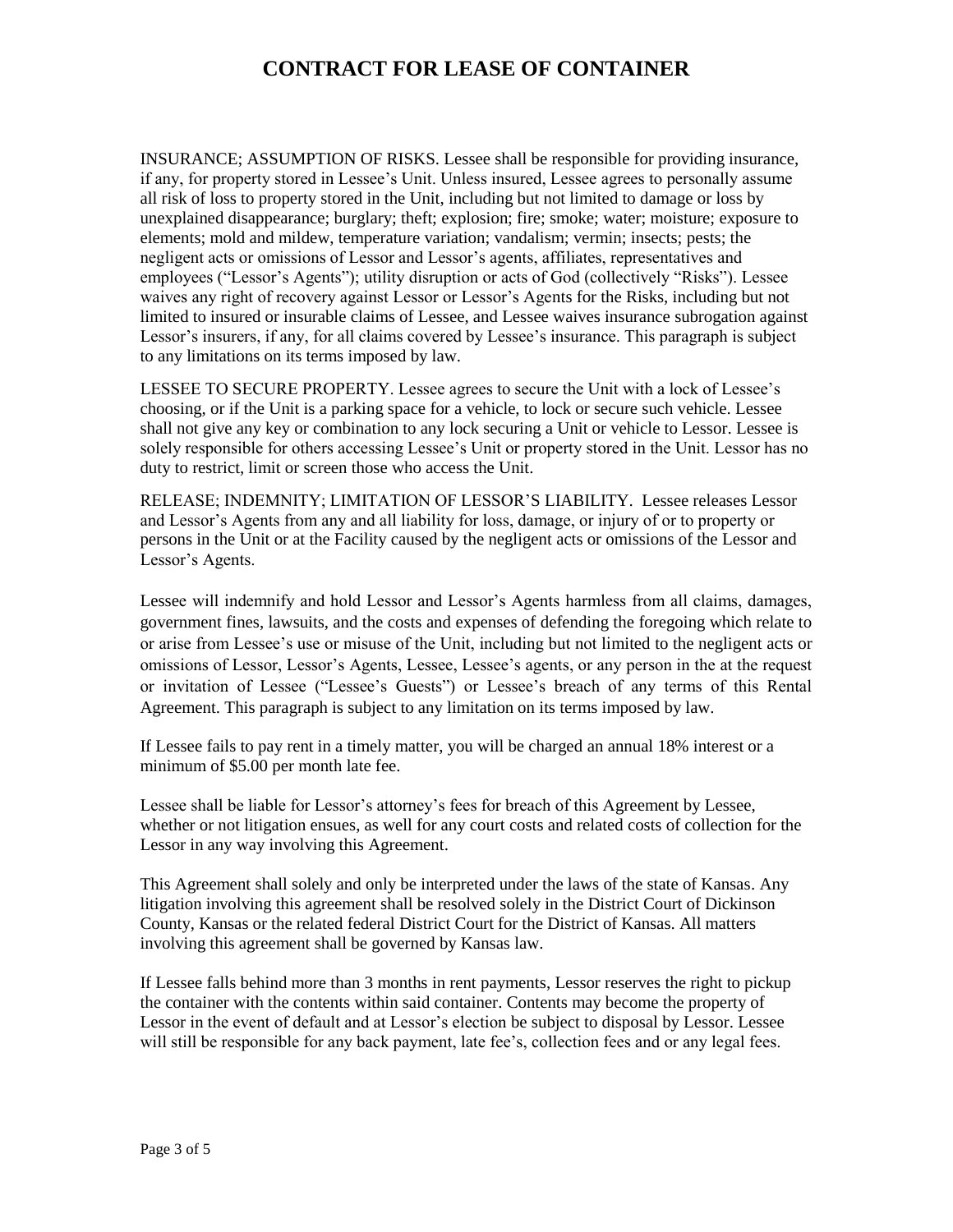If Lessee returns equipment before the end of the agreed lease terms and has not paid Lessor in full; Lessee will remain responsible for all rent due, which shall become immediately due and payable.

Container shall be free of any debris and swept out upon end of lease or a **\$100.00** cleaning fee will be charged to you.

Lessee is responsible for return of equipment in the same condition as described in this contract, ordinary wear and tear excepted, to Lessor, at the location initially rented from, during regular business hours. Any and all cost incurred by Lessor to recover said equipment will be charged to the lessee.

Lessor is not responsible for any accidents that may occur while the container is in your possession. Lessor is not responsible for any damages of contents that are stored in the container for any reason.

Sales Tax – All orders picked up or shipped within Kansas boundaries are subject to Kansas Sales Tax. For orders shipped to other states, the tax applicable to that state may apply. If you are Sales Tax exempt, either State Exemption Letter, Resale Exemption or other approved Exemption Certificate must be sent to Lessor. Containers are not Ag Exempt under any circumstances. All applicable taxes will be charged if your signed certificate is not in our files.

Prices – The Lessor feels that it is more than competitive in its prices. Lessee reserves the right to make changes in design, material, specification, or price without notice or liability thereof. Prices are subject to change without notice and will be processed accordingly to the prices in effect on a particular date unless notified otherwise.

Abandonment  $-$  If the equipment is not returned to the property owned by Lessor, within five  $(5)$ days from breach of contract, unless other arrangements are made in writing signed by both parties, said equipment shall be deemed abandoned by Lessee. With said abandonment, said equipment and any attachment there to, shall become the property of Lessor, free and clear of any claim by the Lessee. Finally, the Lessee expressly waives any claim to any items stored within said equipment being rented under this lease.

If Lessor determines that it must recover the equipment from a location not owned by Lessor, Lessee irrevocably agrees that Lessor shall have the right to go onto said property and hook onto the equipment and remove it. If the equipment is attached to a truck or any other object, Lessor will have the right to have a tow truck or its truck attach and remove any attached vehicle or equipment to retrieve the Lessor's equipment without notice to the Lessee.

Equipment cannot be sub leased from Lessee.

#### **Once request is made for pickup, allow a minimum of 2 weeks for pickup of unit.**

#### **LESSEE ACKNOWLEDGES READING ALL OF THE ABOVE PARAGRAPHS!!**

| LESSEE SIGNATURE:                                                                                                     | DATE: |
|-----------------------------------------------------------------------------------------------------------------------|-------|
| Customer's Signature acknowledges acceptance of all terms and conditions set forth on page 2, 3 & 4 of this contract. |       |

ACCEPTED BY: